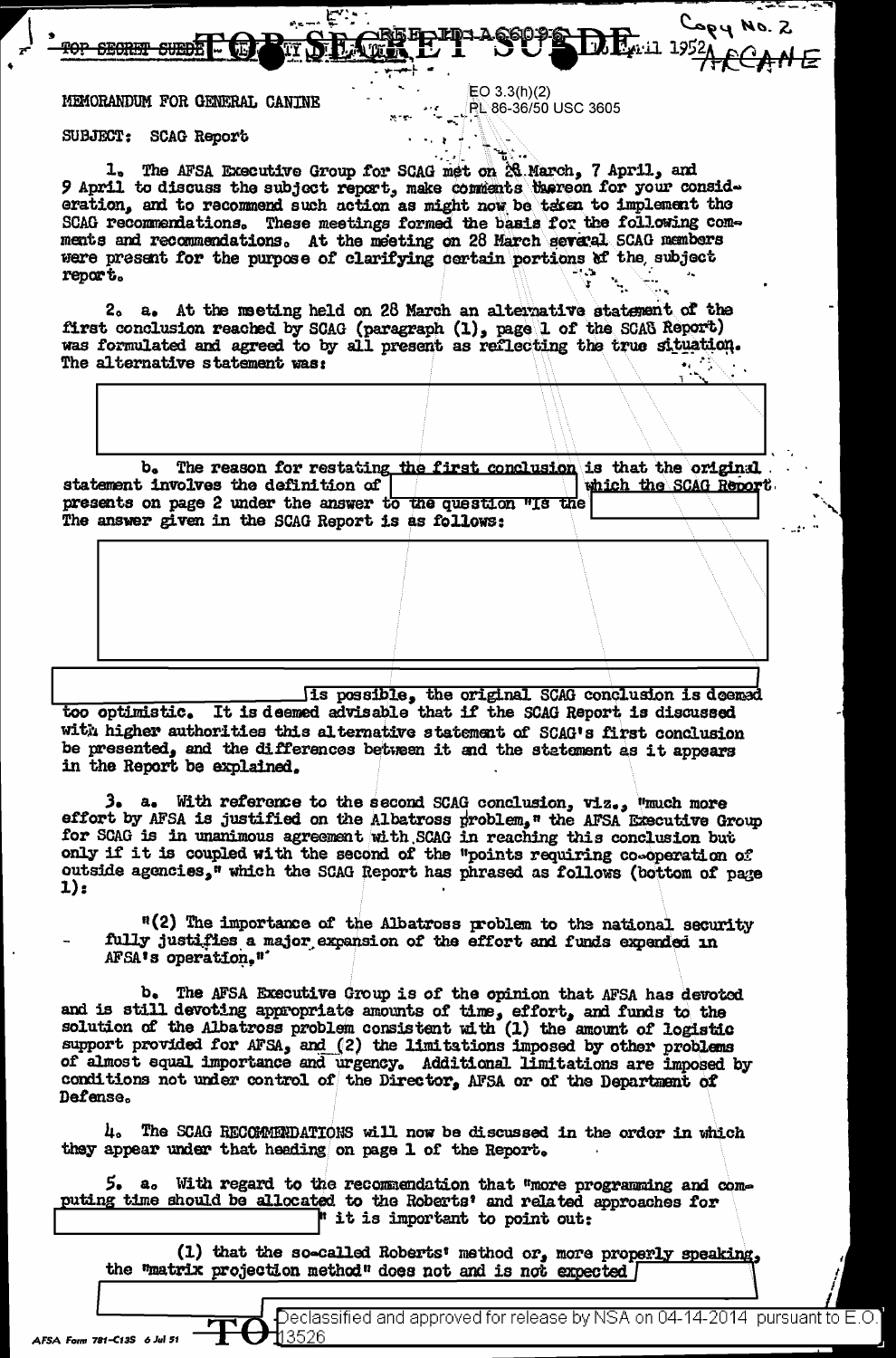MEMORANDUM FOR GENERAL CANINE - Subject: **SCAG Report** . . . . . . . . . . . . . . . . . . . . 

**CECRET CUED!** 

AFSA Form 781-

 $EO 3.3(h)(2)$ PL 86-36/50 USC 3605

<del>1) kan</del> 1952

(5) that in the specific case in which we are trying the method it is quite possible and, according to some very recent studies and calculations, indeed probable that the case falls short in bringing into the to permit solution by that method. problem

b. Up until recently Mr. Roberts, who has been exploiting the matrix projection method under a contract with Engineering Research Associates (ERA), has been given all the computer time which he could profitably use. Now that he is in a position to use more computer time, arrangements have been made to make available more time on ATLAS, the only machine thich is fast enough and can be brought to bear on the problem. ATLAS will soon be working on a 3-shift basis. The second ATLAS is under way and its completion will be expedited if that is possible. Surveys have been made to ascertain unether other computers within or outside AFSA can be practically used on the problem; the results were negative, because it was found that other machines, such as SEAC and ORDVAC, are too slow or are not suitable for the problem.

c. As to the "related approaches" mentioned in this first SCAG recommendation, these refer to certain proposals advanced by some of the workers in AFSA, suggestions for other analytical approaches to [

A development program under the cover name DERVISH has been established and progress under it is being made. Besides the local research and development in AFSA in the production of electronic analogs or simulators of there is now being established a research task under the contract with ERA and another at Technitrol to construct|  $\blacksquare$  These are in addition to a task under a contract initiated about five years ago with National Union Tube Company. So far as practicable all these developments will be expedited, by amending contracts to pay for overtime work if it will be useful and possible to apply overtime to them.

This SCAG recommendation must also be considered in the light of d. the discussion at the bottom of page 2 of the Report, and under the heading "Machine Development" on page 5. SCAG considers that:

(1) AFSA is not using its resources to best advantage

(2) Certain technical avenues leading toward a being completely explored;

(3) Additional logistics support can be applied to improve present operating conditions; and

(4) AFSA does not appear to be giving priorities in machine time and programming personnel to the Albatross problem consistent with the urgency and importance of the problem.

e. These SCAG considerations call for some comment.

| (1) It is necessary to indicate, with respect to the SCAG's belief         |
|----------------------------------------------------------------------------|
| that AFSA is not using its resources to best advantage in the 5            |
| that the attention of SCAG has thus far been directed                      |
| and limited to the state of SCAG members, with the possible                |
| exception of one of them, have not become acquainted with other AFSA prob- |
| lems of large magnitude and importance, such as the                        |
| AFSA's resources, which might externally appear                            |
| to SCAG members to be great, must be spread over many problems on which    |
|                                                                            |
| TOP SECRET SUEDE<br>11-C135 6 Jul 51                                       |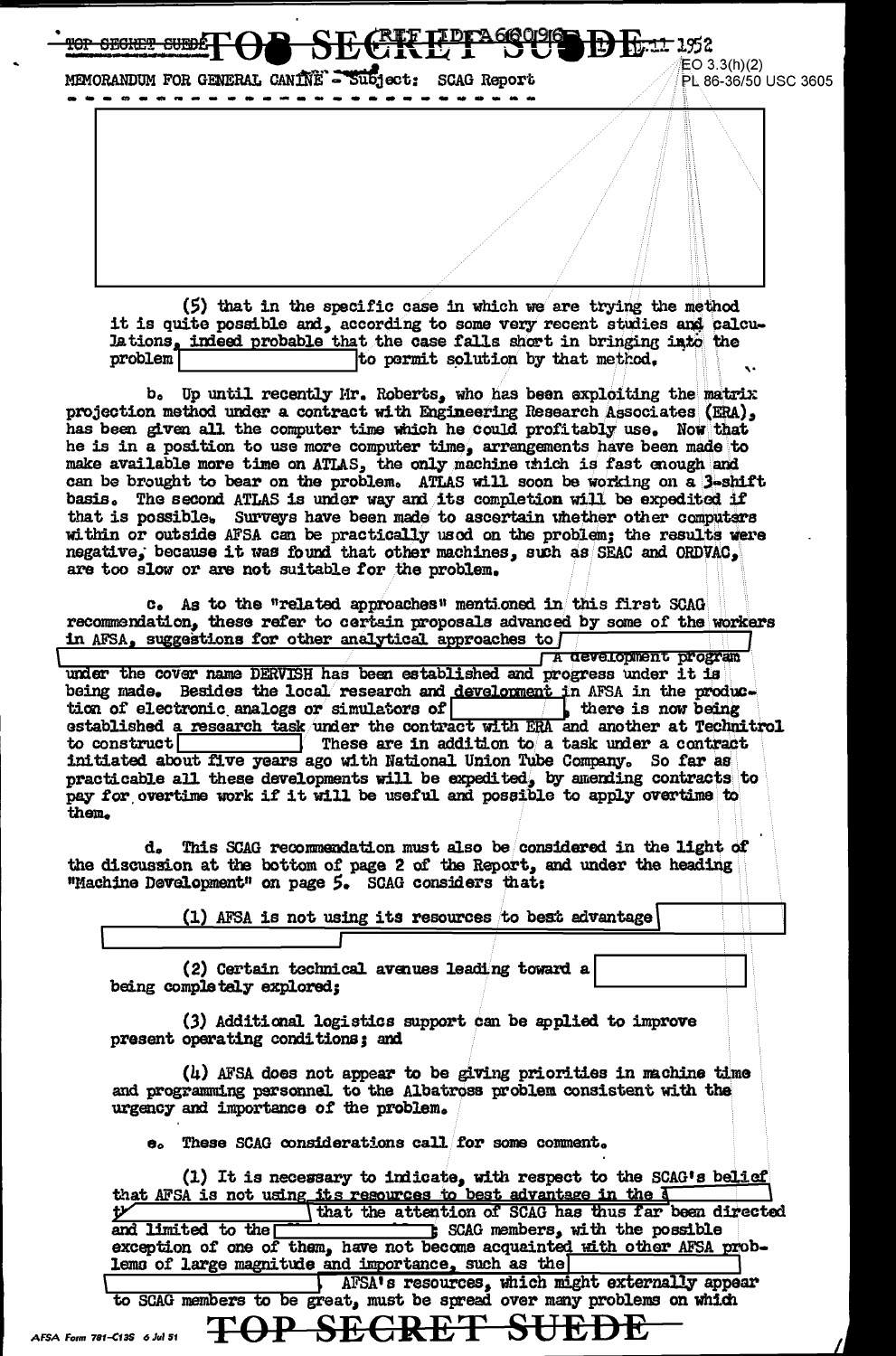MEMORANDUM FOR GENERAL CANINE - Subject: SCAG Report

 $E$ O 3.3(h)(2) PL 86-36/50 USC 3605

work must be done because AFSA's consumers require that it be done. In some degree SCAG recognizes this point when the Report says that the answers to the two questions posed at the bottom of page 2 "must be conditioned by certain limitations on resources."

(2) It is true that "certain technical avenues leading toward a solution are not being completely explored," if that blanket statement is interpreted as meaning that there is oven one individual on facility that could contribute to this problem but is not working on it. It must be emphasized that programs were initiated right after World War II for the development of and general purpose analytic oquipment. The DERVISH project which considers assemblages utilizing the results of this program could only be formulated after This is recog.

nized by SCAG itself as may be noted on page 4 undor the heading "Explcitetion." Now that they have been formulated, they are being promoted as rapidly as AFSA's logistic situation permits.

(3) The AFSA Exocutive Group unanimously agrees that additional and better operating space would be conducive to higher quality and possibly greater quantity of output of work; however, it must also be stated that any extensive analytic-machinery oroloitation program is dependent upon the availability of appropriate space, facilities, and personnel to operate and maintain them.

 $(l)$  This point has been adequately covered in paragraph 5b above.

6. a. With regard to the second SCAG recommendation, that "an expended program should be initiated in high-speed machine developments with particular emphasis on new approaches to AFSA's special problems," it developed, at the Executive Group meeting on 28 March, that what SCAG had in mind was "more werk and DERVISH." An extensive program on Shepard's method, the of research in the field of electronic computers and a program for the development of high-speed analytic machinery was initiated several years ago. Additional analytic machines, such as NOMAD and DELLA, useful for the Albatross problem, are under construction and these developments were initiated long before SCAG was formed. AFSA has expended considerable effort in canvassing the rescurees of the U.S. in a search for contractors competently equipped to develop and produce such machines. SCAG could perhaps be of assistance in suggesting avenues, resources, and facilities not considered by AFSA.

b. This second SCAG recommendation is based upon some points elaborated upon in small degree further on in the Report urder the discussion. SCAG considers that:

(1) "The machine development program developed in connection with Albatross appears to have reached a point where greatly expended effort will be justified;" (Last sentence on page 2.)

(2) "In view of the rapid advances being made in high-speed electronic devices, SCAG is of the opinion that a great deal more cuphasis should be placed on the development of electronic devices especially designed to handlo the sort of problems arising in AFSA operations. ... and an integrated machine development program is indicated to develop means for handling large volumes of analytical work oxpeditiously. (Page 5, SCAG Report, under Machine Development.)

The following comments, in addition to that already made under b  $\mathbf{c}_{\bullet}$ above are perulnent:

(1) A large program of developing better and more rapid analytic machinery was initiated some time ago and is being prossed with as much urgency as is practicable, within the limitations of funds and engineering personnel available for monitoring outside contracts. The program is being and will continue to be expedited with all the resources made available to AFSA.

(2) What has been said under paragraph  $5e(3)$  above is equally applicable hore of the AFSA Executive from indication in SUEDE AFSA Form 781-C13S 6 Jul 51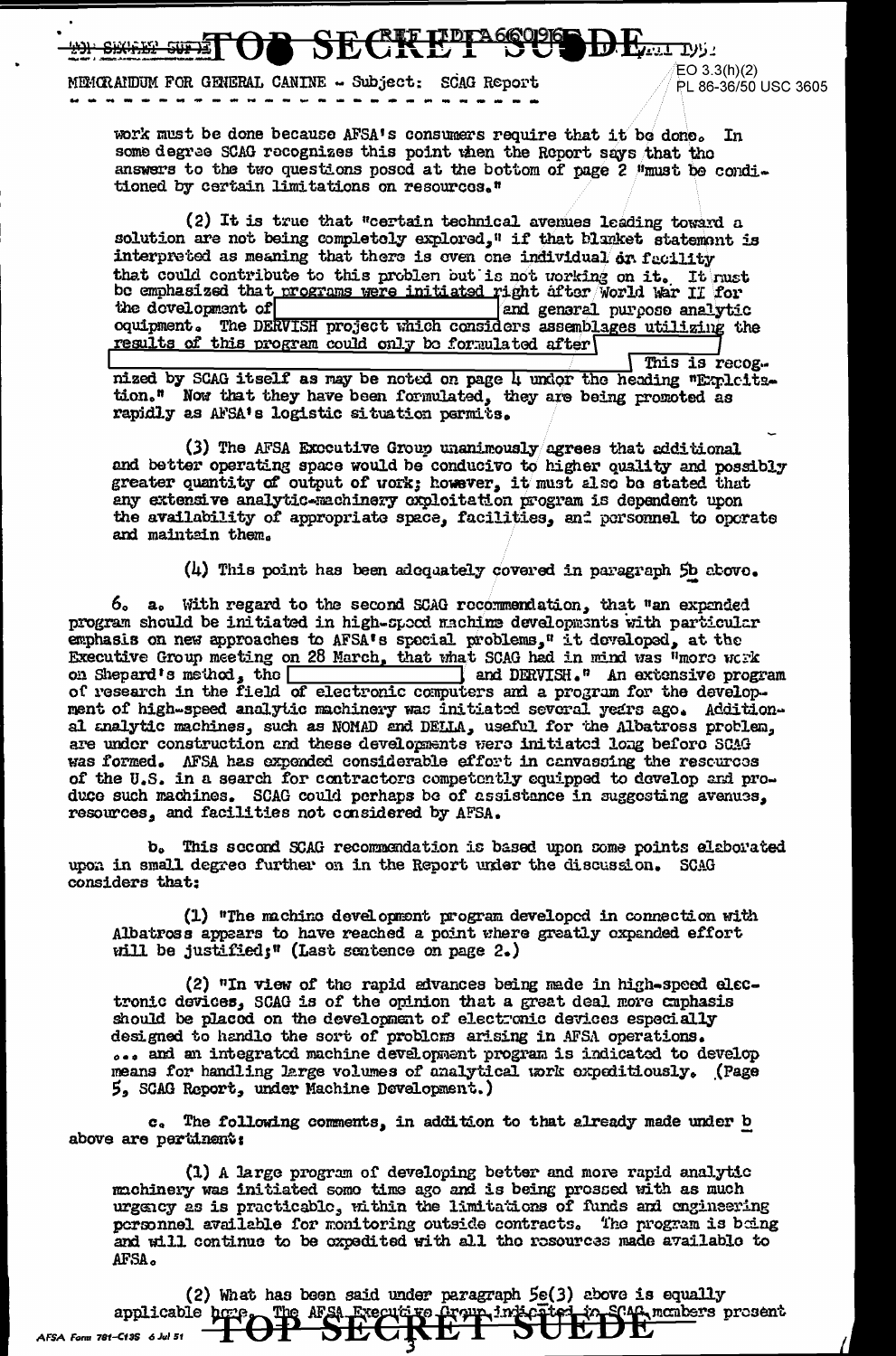## TOB SECRET SUBJ

<del>TOP SECRET SUEDE =</del>

18 April 1952

MEMORANDUM FOR GENERAL CANINE - Subject: SCAG Report

at the 28 March meeting the efforts being made by DIRAFSA and Department of Defense authorities to obtain in Washington the much-needed additional space for AFSA. The Executive Group believes that when the new site is occupied such space may be adequate, and also that so far as concerns additional personnel, when the additional required space becomes available the current recruitment program will be expanded.

7. a. With reference to the third SCAG recommendation, that "a Senior Civilian Technical Director should be appointed, reporting directly to the Director of AFSA," the AFSA Executive Group assumes that SCAG, in using the word "civilian" here meant to imply the need for a man with long tenure in AFSA and appropriate technical background. If these desiderata can be obtained by a military appointment, the Executive Group feels that it would be entirely acceptable and within the spirit of the SCAG recommendation. The Executive Group unanimously agrees that technical direction of the cryptologic activities of AFSA would be improved by virtue of the continuity in technical background. and in technical control policies and management which would be possessed by a long-experienced, fully-qualified technical director who would stay on that job for an indefinite number of years.

b. In this connection the SCAG Report states on page 5 under "Administrative matters:"

"In its relation to the Albatross problem SCAG has been faced with<br>some of the administrative problems of AFSA, and has considered problems<br>of military versus civilian control of this activity. In the light of<br>the tactical emergency, the necessity for military responsibility is acknowledged.<br>However, it is recommended that a senior technical director with both technical and management experience, reporting directly to the Director of AFSA, be appointed with fully delegated authority for all operations within his field of responsibility."

c. At the meeting held on 28 March 1952, the SCAG members who attended discussed this SCAG recommendation with the Executive Group and agreed that the ultimate responsibility must be on only one man and, in the case of AFSA, he must be the military director. However, it would appear that, in regard to authority exercised, the SCAG view is that the senior technical direct of this SCAG recommendation would require changes in the broad policy of AFSA control; the nature of these changes and their practicability should be studicd.

d. In this connection the Executive Group deems it advisable to indicate its feeling that SCAG has failed fully to recognize that AFSA can not be considered solely as an organization for research. The Executive Group thinks that in view of the fact that SCAG has thus far been concerned only with Albatross, which currently is a problem of a research nature, SCAG members, with one or two exceptions, have failed to realize the quite different nature of the problems involved in the execution of AFSA's responsibilities for the large-scale production of communications intelligence (COMINT) and for the full exploitation of the sources of COMINT. The Executive Group believes that in<br>many phases of COMINT exploitation and production operations technical experience in the direction and management of these activities is highly desirable.<br>The Group therefore is of the opinion that a position in AFSA should be established for a permanent technical director who would be an additional Deputy to the Director, AFSA and on a level with the other deputies.

8. a. According to the fourth SCAG recommendation, a separate research organization should be established in AFSA, and certain other primary organizational changes should be made. What SCAG has in mind by way of such changes is depicted belan: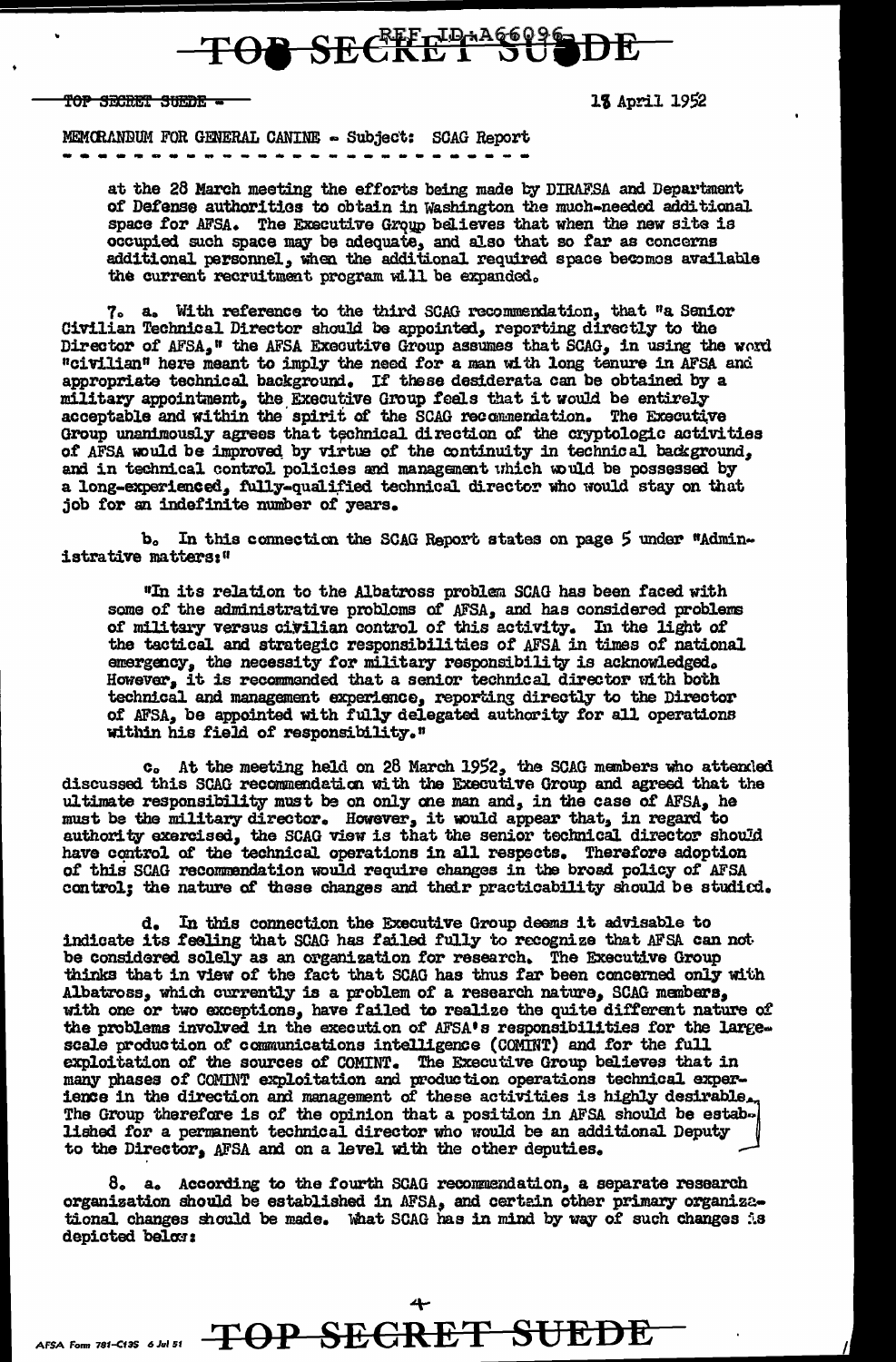

Ъ. In support of this recommendation the SCAG Report states (page  $\mu$ ) under "Basic Research:"

"The study of the Albatross problem by AFSA has developed the fact that there is little opportunity (because of the pressure for operational results) for the conduct of any basic research in cryptographic problems. It is SCAG's firm opinion that a strong basic research program is of great importance in supporting the development and operation work of AFSA and that a separate basic research organization should be set up. Research should be kept separate from development and operations with personnel and facility assignments which cannot be infringed upon by development and operation requirements. The experience of members of SCAG in industrial research organization is that to be fully effective research should be set up under a civilian research director reporting to the technical director."

c. The AFSA Executive Group unanimously supports the SCAG recommendation in regard to the separation of research from development, including the transfer of the "applied research" now conducted in the Office of Operations to the Office of Research. The AFSA Executive Group believes that a high-level, technically qualified group should be established to work out a concrete proposal for the organization and functions of the Office of Research. This group should collaborate with the proposed management contractor (Anderson Nichols).

9. a. In its final formal recommendation SCAG recommends that "more use should be made of the potentialities of outside contractors for basic research as well as machine development." At the meeting on 28 March the AFSA Executive Group requested more information on this recommendation and it developed that what was meant was not additional contracting work but more freedom for contractors in the use of the services and facilities available to them. SCAG believes that several contractors feel that AFSA applies controls beyond the need dictated by security considerations. This brings up the question of clearance and security standards, how much classified information it is possible, under those standards, to tell or give contractors, etc.

b. The Chief of Research and Development maintains that control beyond the need dictated by USCIB security regulations is not being exercised by AFSA. However, the concensus of the SCAG members present at the meeting was that more information than they were being given was needed by certain contractors. In view of this opinion, AFSA should request other SCAG members for more informa-<br>tion on this point. It must be borne in mind that AFSA's security requirements are much more stringent than those of the AEC, for example. It is important to note that leakages in the atomic energy field do not in any way delay our own progress in the field, whereas in the COMINT field leakages nullify our own progress since changes in cryptosystems are easily made. However, the SCAG members present felt that it is necessary to take risks to make progress and that AFSA's security policies need re-examination.

10. Coming now to the additional "points requiring co-operation of outside agencies" (bottom of page 1 of SCAG Report), there is no need to comment on the first one. viz. that

ς

AFSA FOI<br>6 JUL 54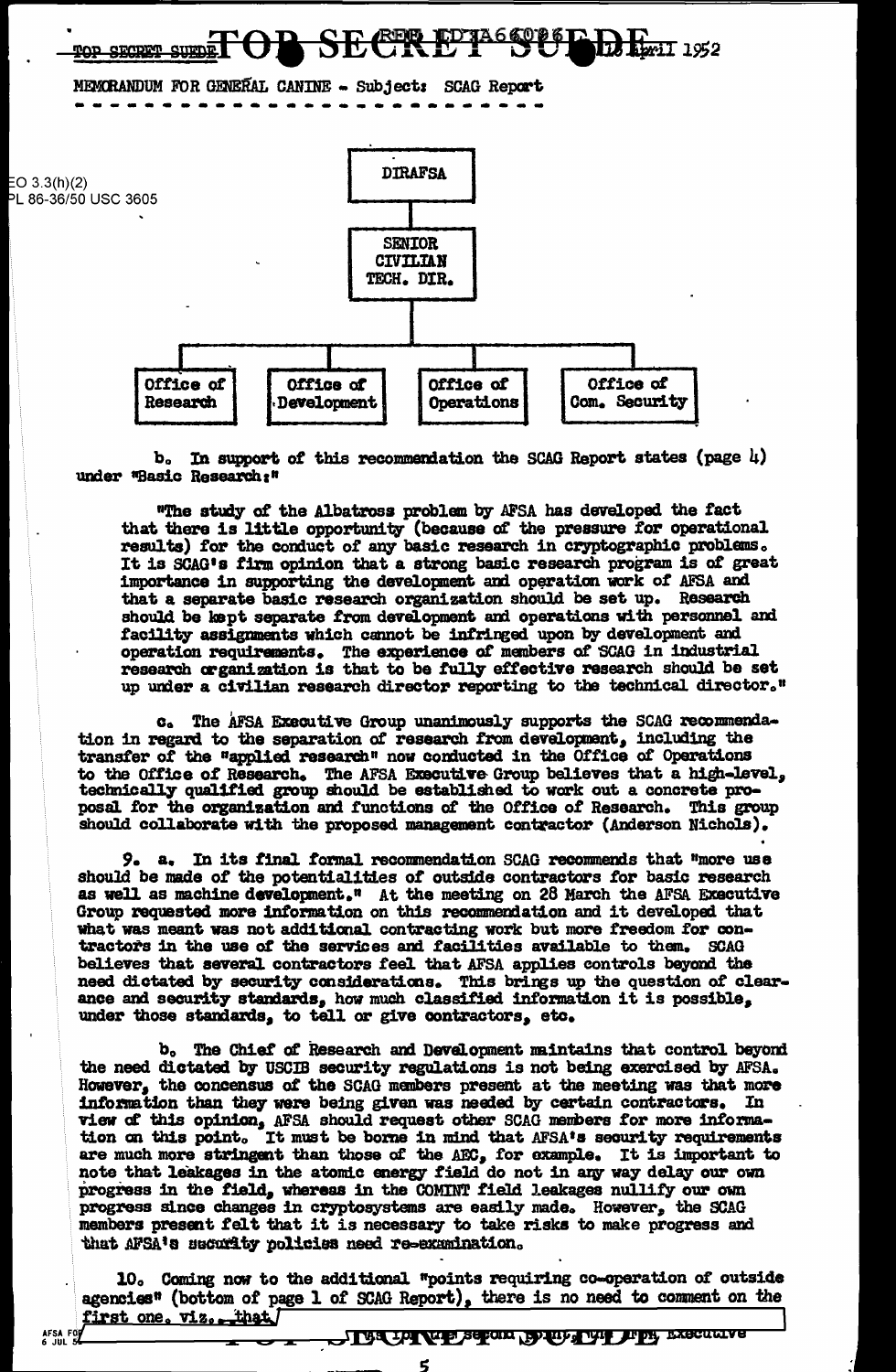### TOP SEGREE SUINT OP SECRETE ED TA66006 ED EN 1952

### MEMORANDUM FOR GENERAL CANINE - Subject: SCAG Report ----

Group is in full accord with the SCAG statement, with the reservation mentioned in paragraph 5e(3) above.

a. Although not included among the specific recommendations set forth on page 1 of the SCAG Report, there are certain recommendations in the Discussion and these call for some comment.

b. One of these is stated as follows (page  $5$ ):

"In order to attract and to keep key personnel and other top-flight people needed for the performance of AFSA's mission, SCAG feels that a careful revision of personnel policy is needed, particularly with resport to the assignment of technically qualified people and their adequate recognition and compensation."

c. The AFSA Executive Group, in doubt as to what was behind this recommendation, requested some clarification by the SCAG members present at the meeting on 28 March, and asked what SCAG had in mind by "a complete revision of personnel policy." It was stated that as an example, some question had arisen as to whether the military reservists were being used in a technical capacity for which they were qualified, or for other duties. It developed that a SCAG member encountered a Reserve Officer acquaintance, a qualified mathematician, who was serving as a courier to deliver a classified document. It also turned out that this happens only under infrequent, exceptional, and urgent circumstances. However, one SCAG member stated that he thought AFSA had been losing too many competent technicians, perhaps more than other and somowhat equivalent scientific staffs were losing.

d. In the opinion of the AFSA Executive Group, the situation in this regard is not peculiar to AFSA. It is true that AFSA has lost a number of high-level technicians but not many and not for reasons which can be attributed<br>directly to faulty personnel policies. The AFSA Executive Group believes that<br>the statistics applicable to this question should be studied. AF policies are set by higher authority and by the Civil Service Commission. If the clearance standards and policies inhibit or hamper AFSA, it is only possible to investigate this point, report findings, and, where needed, to recommend changes. Also, if the implementation of AFSA's personnel policies is faulty, this also should be examined and recommendations made for improvement therein.

e. As for the "adequate recognition and compensation" of AFSA's techmically qualified personnel, the AFSA Executive Group is of the opinion that the Director is now doing all that is within his power to meet this recommendation. When at the meeting on 28 March, SCAG members learned that there were no "super-grade" civilian jobs in AFSA, they were astonished; but it was brought out that the Director began months ago to obtain some of these super-grades and that the outcome of his attempts is not yet clear.

12. SCAG also reported (bottom of page 5) that "working conditions of personnel are not satisfactory for carrying out such intensive work under great<br>pressure for achievement," and that "a great deal should be done in providing<br>adequate working conditions and equipment." Comment having direc this point has already been made under paragraph 5e(3) above. The substance of that comment was communicated to the SCAG members at the meeting on 28 March; in addition, they were told that the Director, AFSA is implementing plans for the better utilization of currently available space within AFSA operating areas and that extension of these plans should help improve existing conditions to a considerable extent.

13. a. The following is quoted from the top of page 6 of the SCAG Report:

"It is SCAG's opinion that AFSA has not taken full advantage of outside results both in connection with machine development and basic research. In connection with the recommendations for a separate research activity, the expansion of this activity by means of outside research contracts offers a method of expanding certain phases of research more rapidly than it could be done if complete dependence were placed on AFSA's own research group. Many of these research projects are essentially of low classification and therefore lend themselves to

6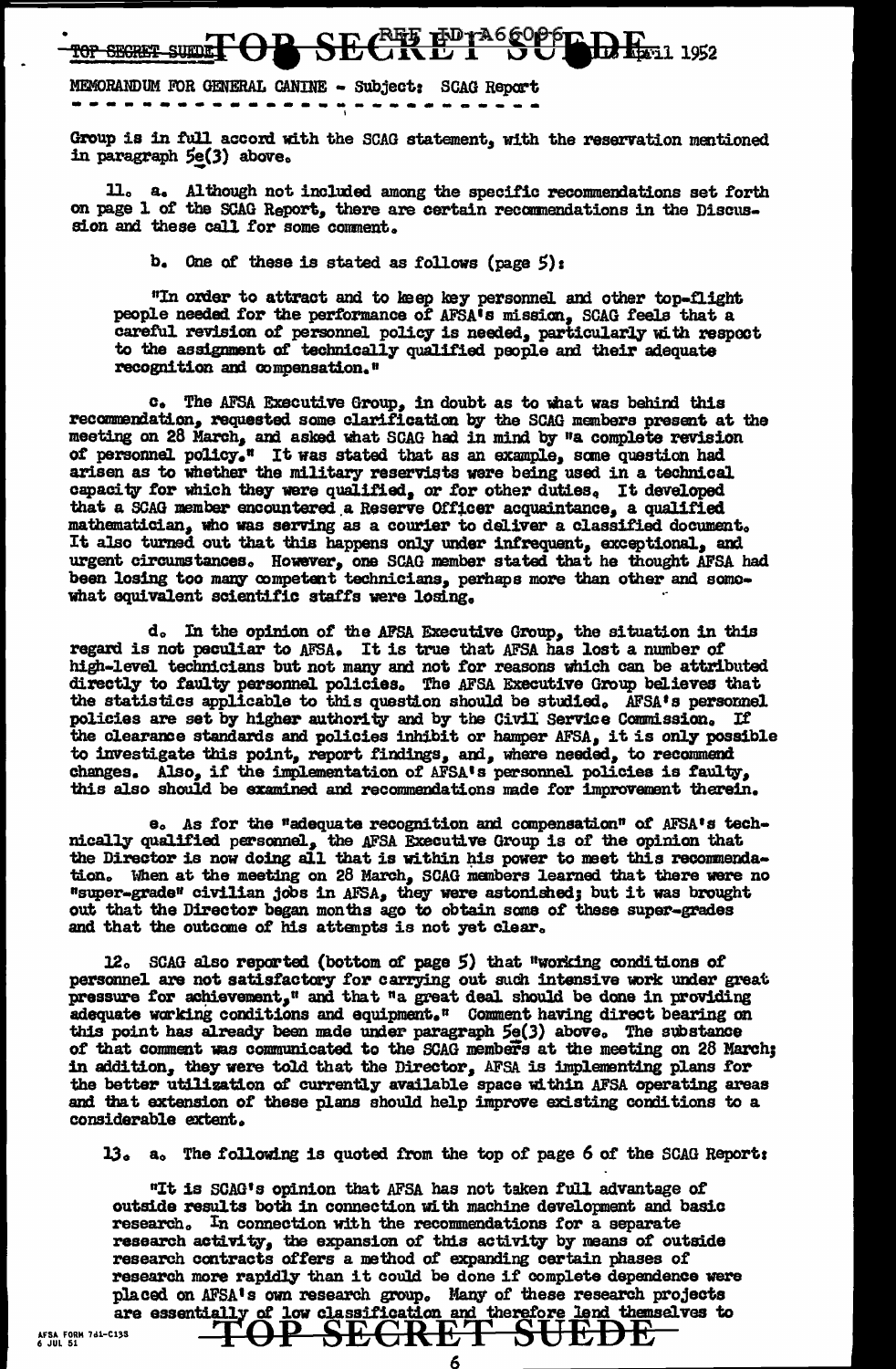

. . . . . . . . . . . . . . . . . . .

outside handling. For full advantage to be derived, however, as much of the background of the problem as possible must be given to the groups doing the work. There has been considerable criticism of procurement procedures due in part to the present complicated method of transmitting information between AFSA and the contractor."

b. The AFSA Executive Group considers that the recommendation for expansion of research by means of outside research contracts is valid but points out that all such contracts require some degree of control, monitoring, and study of results by high-level technically competent research personnel in AFSA. Currently such personnel are very scarce in the Office of Researc ment but if the Office of Research is established as a separate entity and its staff expanded, the number of outside contracts may be increased with fair assurance of productive results. However, it must be pointed out that the amount of background information which can properly be given to contractors is directly related to the classification of the project.

C. With reference to the criticism of procurement procedures, which are said to be due in part to the present complicated method of transmitting information between AFSA and the contractor, this is applicable to only one or two cases, and here again there are factors beyond AFSA's control. If one of the Services insists on having all such information pass through it on the way to the contractor or from the contractor to AFSA, there does not seem to be much AFSA can do about the matter. However, it might be advisable to look into this phase of contractual relations to ascertain what might be done to facilitate the current procedures.

14. One last comment of general applicability to the SCAG recommendation for a major expansion of the entire effort on Albatross will be made. An expansion of the effort means, in final analysis, more equipment and more workers. But the quality or competence of the workers is also very important. It is the unanimous opinion of the AFSA Executive Group that an extensive program should be initiated in AFSA without delay to train a large number of top level and intermediate-level technicians from anong its lower-level technicians. This training should take the form of instituting formal classes, and the performance of the student should be duly considered in his or her future assignments. It is deemed necessary to divert some technicians from productive assignments to unproductive or study assignments, some for full-time study for periods of three to four weeks, others for part-time study for similar or longer periods. The program should be Agency-wide, covering all technical fields, including cryptanalysis, traffic analysis, the usage and programming of analytic machines, etc. The specialties required by every technical branch in all the Offices and even in the Staff Divisions should be considered under such a program, which would be extensive and important enough to warrant the assignment of a high-level, full-time training director to guide and supervise the courses and the manner of their conduct.

a. In connection with this analysis of the SCAG Report, the AFSA 15. Executive Group reviewed a report dated 10 March 1952, prepared by Mr. Kirby, Chief of AFSA-24, on the status of work on the October Survey. The Group studied the recommendations contained in Mr. Kirby's report since they have a direct bearing upon the SCAG Report and its recommendations. As a result of the review of the Kirby Report, it can be stated, for your information, that the following steps and actions have been initiated and are in progress:

(1) ATLAS I scrial 1 is going on a 21-shift basis per week.

(2) The construction and delivery of ATIAS I serial 2 is being expedited.

(3) A parallel development for a magnetic drum suitable for use in SLED will be initiated, if the inquiry now under way shows that SLED will be considerably delayed by faults in the present drum.

 $(4)$  The research on (DERVISH) with several parallel developments, and the procurement of developmental models of the same under a task type contract are being expended.

(5) The possibilities of other types of comparisons on full texts<br>  $s^{rs}$ ,  $r_{s1}^{rs}$ ,  $r_{s1}^{rs}$  are being referred to a set of  $s$  or  $s$  or  $s$  and  $s$  and  $s$  or  $s$  and  $s$  and  $s$  and  $s$  and  $s$  and  $s$  and  $s$  and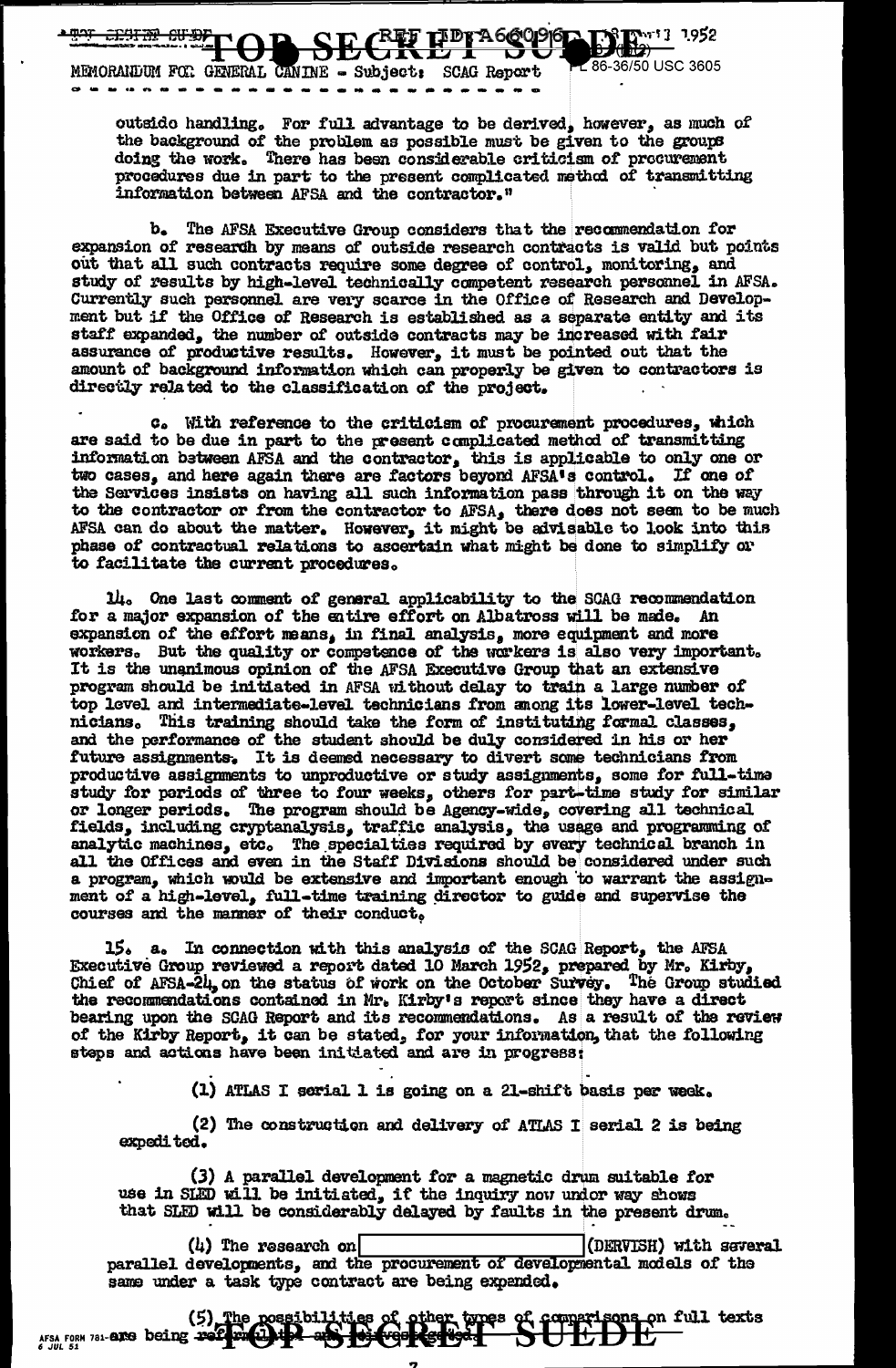| TUI DEUNET JULUE                                                                                                                        |                                                              |
|-----------------------------------------------------------------------------------------------------------------------------------------|--------------------------------------------------------------|
| пор старка антич<br>-SIGRIC DUEUS.<br>'MEMORANDUM FOR GENERAL CANINE - Subject: SCAG Report<br>------ <sup>3</sup> -------------------- | <b>18 April 1952</b><br>EO.3.3(h)(2)<br>PL 86-36/50 USC 3605 |
| $'$ (6) Mome needs are heige aggineed to the                                                                                            |                                                              |

 $\mathbf{D}$  or  $\mathcal{R}$ EE ED-a<sup>86</sup>000 r  $\mathbf{D}$ 

b. Certain of the foregoing steps and actions are in line with the first and second formal Recommendations made by SCAG on page 1 of the SCAG Report. Those steps and actions were initiated in AFSA some time ago and are progressing satisfactorily. Therefore, the Executive Group has no further comment to makeon these SCAG recommendations and no recommendations based upon them are among those which follow.

16. a. With reference to the third and fourth SCAG recommendations. the AFSA Executive Group recommends that:

(1) In regard to the third SCAG recommendation,<sup>1</sup> the nature and extent of the changes in the broad policy of AFSA control which would arise from the adoption of the SCAG recommendation be studied.

(2) If those changes prove to be impracticable or unacceptable, consideration be given to the establishment in AFSA of the position of "permanent technical director," to be occupied by an official (military or civilian) who would be an additional Deputy to the Director, AFSA and on a level with the other deputies.

(3) The fourth SCAG recommendation<sup>2</sup> be adopted insofar as concerns the separation of research from development.

(4) In connection with this separation, responsibility of the Chief of the Office of Operations for work in his Office now being done as "applied research" on Albatross and be transferred to the Chief of the (proposed) Office of Research.

(5) A high-level, technically-qualified group be established to prepare, in collaboration with the proposed AFSA Management contractor, a concrete and detailed proposal and plan for the organization and functions of the Office of Research.

b. With reference to the fifth SCAG recommendation, the AFSA Executive Group recommends that:

(1) The Director, AFSA request SCAG members for more information as to the imposition of controls over contractors beyond those required by AFSA's current security regulations.

(2) AFSA's current clearance standards and policies be studied to ascertain whether they are inhibiting or hampering AFSA, and if so, to recommend changes that should be made therein.

(3) The current procedures in the exchange of information between AFSA and contractors be investigated in order to simply or facilitate such exchanges.

c. With reference to certain of the subsidiary comments and recommendations in the SCAG Report, the AFSA Executive Group recommends that:

 $1$   $\mathfrak{m}(3)$  A Senior Civilian Technical Director should be appointed, reporting directly to the Director of AFSA."

 $2$   $\alpha(\mu)$  A separate research organization should be established, headed by a Director of Research. The Director of Research should report in parallel with the heads of Development and Operations to the Technical Director. If proposal (3) is adopted, he would report directly to the Senior Civilian Technical Director."

TOP SECRET SUEDE

- 5,